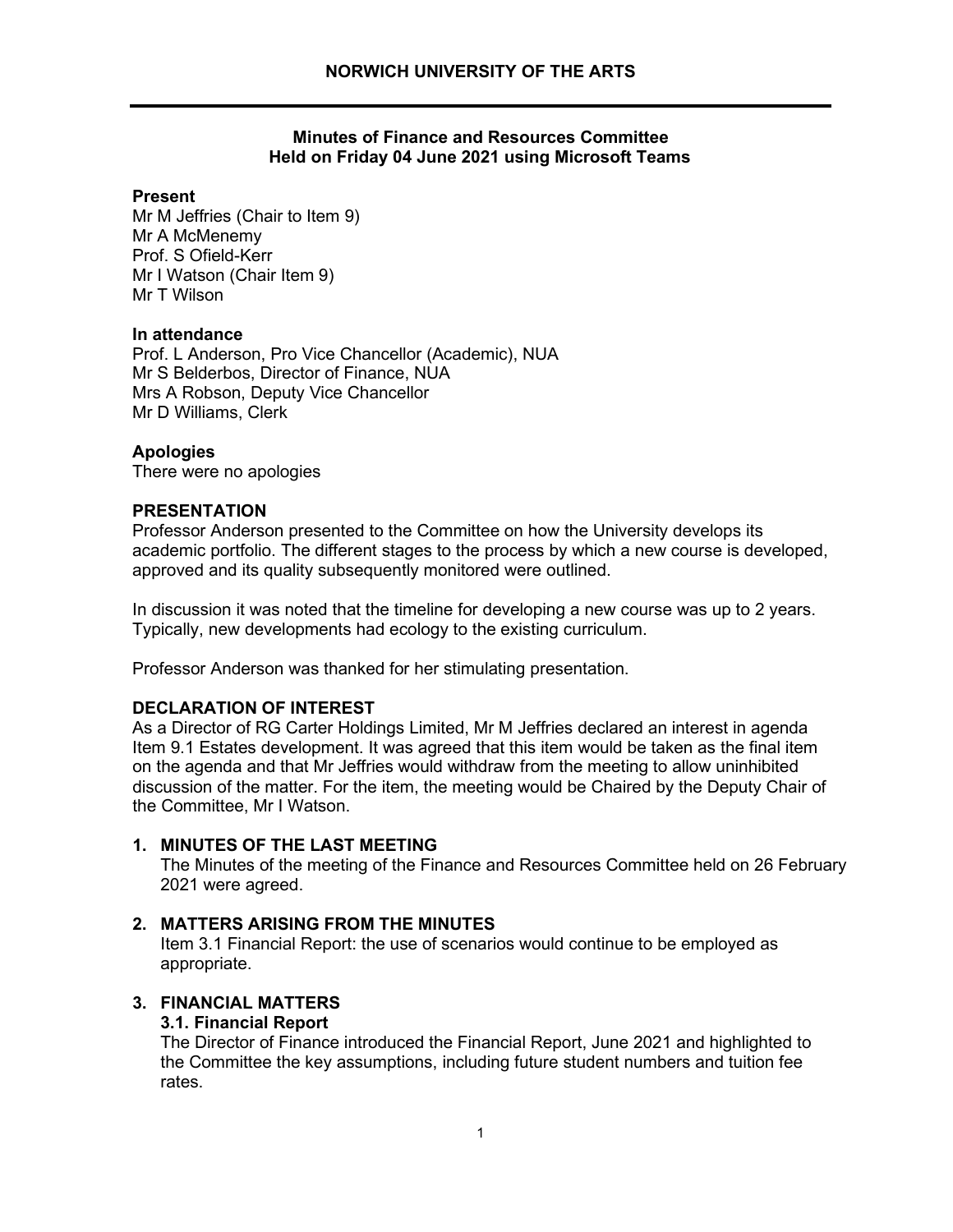The modelled number of UK undergraduate new entrants for 2020/21, and subsequent years was 840. While below the number of new entrants recruited in 2019/20 (903), the number would represent the University's second highest intake of undergraduate students.

 deadline for applications to universities earlier in the year, meant that a considerable The Universities and Colleges Admission Service (UCAS) decision to extend the number of offers made by the University to applicants remained outstanding when compared to previous recruitment cycles.

 external factors to consider. The growth of numbers in the 18/19 age cohort was positive. A negative factor was the current government's desire to re-focus resources on Looking at the longer-term modelled forecasts, there were both positive and negative vocational education delivered by the further education sector. This risked resources being redirected away from higher education.

 The surplus for 2020/21 was now projected to reach £4.16M (16% surplus to income reflected increased tuition fee income, but also a lower provision for rent waivers for ratio), compared to a surplus of £3.52M (15%) in 2019/20. The improved surplus compared to the original budget  $(E2.50M)$  and the February 2021 forecast  $(E3.75M)$ students within the University controlled and nominated accommodation.

As a result of Covid-19, the additional operating costs in 2020/21 were c.£500k.

 The proposed budget for 2021/22 was based on a surplus of £3.50M (13%). The commissioning of the Duke Street Riverside (DSR) would increase the income received from student accommodation, but also lead to additional running costs.

 planned outflow of cash, now modelled to be £7.60M. Cash inflows would occur in the The cashflow statement contained significant investment in DSR in 2020/21 resulting a following 4 years of the five-year forecast period.

Year-end cash reserves would fall to £25.3M in 2020/21, before rising in each of the subsequent years of the forecast period.

 The capital budget for 2021/22 amounted to £2.8M, of which £500k was for student equipment and resources. In discussion it was noted the actual level of spend on student equipment and resources was significantly greater than the value included in the capital budget due to the capitalisation policy. Further, the university was seeking to develop a "virtual lab" with an estimated cost of c.£300k. This would open-up further opportunities for hybrid attendance.

 with other providers in the sector. The surplus arose largely from the undergraduate income stream. Revenue from international and postgraduate taught (PGT) students and grow the income stream. It was observed that the University was achieving a high-level surplus when compared was modest. There was an opportunity to increase the flexibility of the PGT provision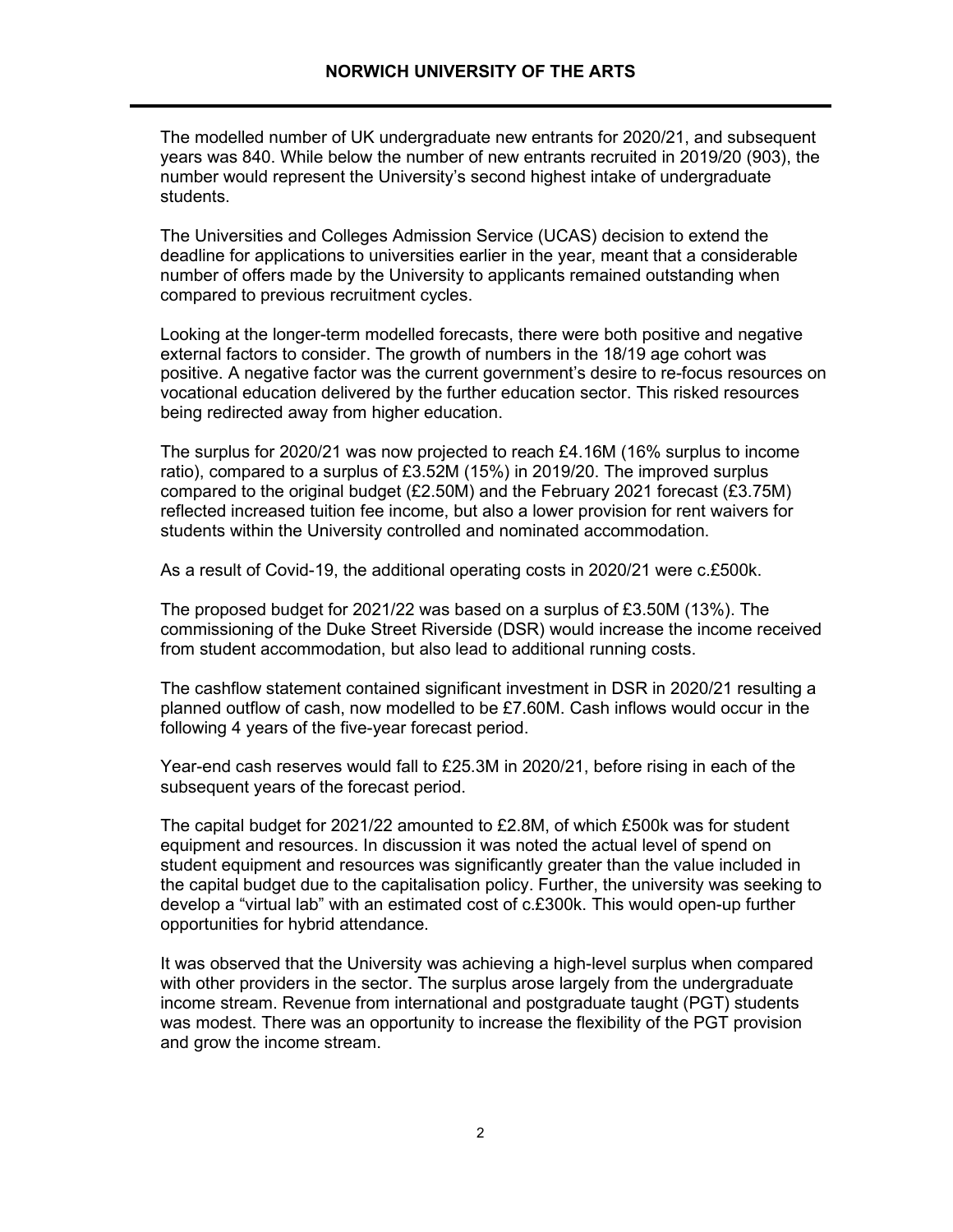The five-year forecast for the University continued to show a largely flat income line, accompanied by rising costs. This pointed to the need for new profitable income streams.

The Committee commended the budget for 2021/22 and agreed that it should be submitted to Council for approval.

#### **Chair of F&R**

The Chair thanked the Director of Finance for his presentation of the Financial Report.

### **3.2. KPMG Higher Education Financial Statement Benchmarking 2019/20** The Committee reviewed the benchmarking report from KPMG. Compared to the previous annual reports, KPMG had included two new measures covering access and participation

Compared to its peers, the financial data showed the University's performance to be very strong. The University, for example, had recorded the highest surplus as a percentage of income.

The Committee noted the report.

At the Committee's request, the Director of Finance briefly updated the Committee as to the tendering process for appointing the University's external auditors.

### **4. TREASURY MANAGEMENT**

#### **4.1. Appointment of fund managers**

The Committee received an update on the appointment of fund managers to the University. Seven companies had been invited to tender for the work, and all seven had submitted an expression of interest. Mr T Wilson, declared an interest explaining he acted as the auditor for Barratt and Cooke.

From the original selection, a short-list of 4 companies had been invited to present to the selection committee, comprising the Chair of F&R, DVC, Director of Finance and coopted expert with extensive expertise in fund management.

One option would be for the University to appoint 2 fund managers, each having £5M to invest on behalf of the University.

It was noted that due diligence should be carried out on those companies selected to ensure that appropriate risk controls and systems were in place and documented.

#### **Director of Finance**

 sub-committee to oversee the investments made would be established. The Once fund managers had been appointed and funds allocated, it was expected that a membership of the sub-committee would benefit from having a co-opted member with a background in fund management.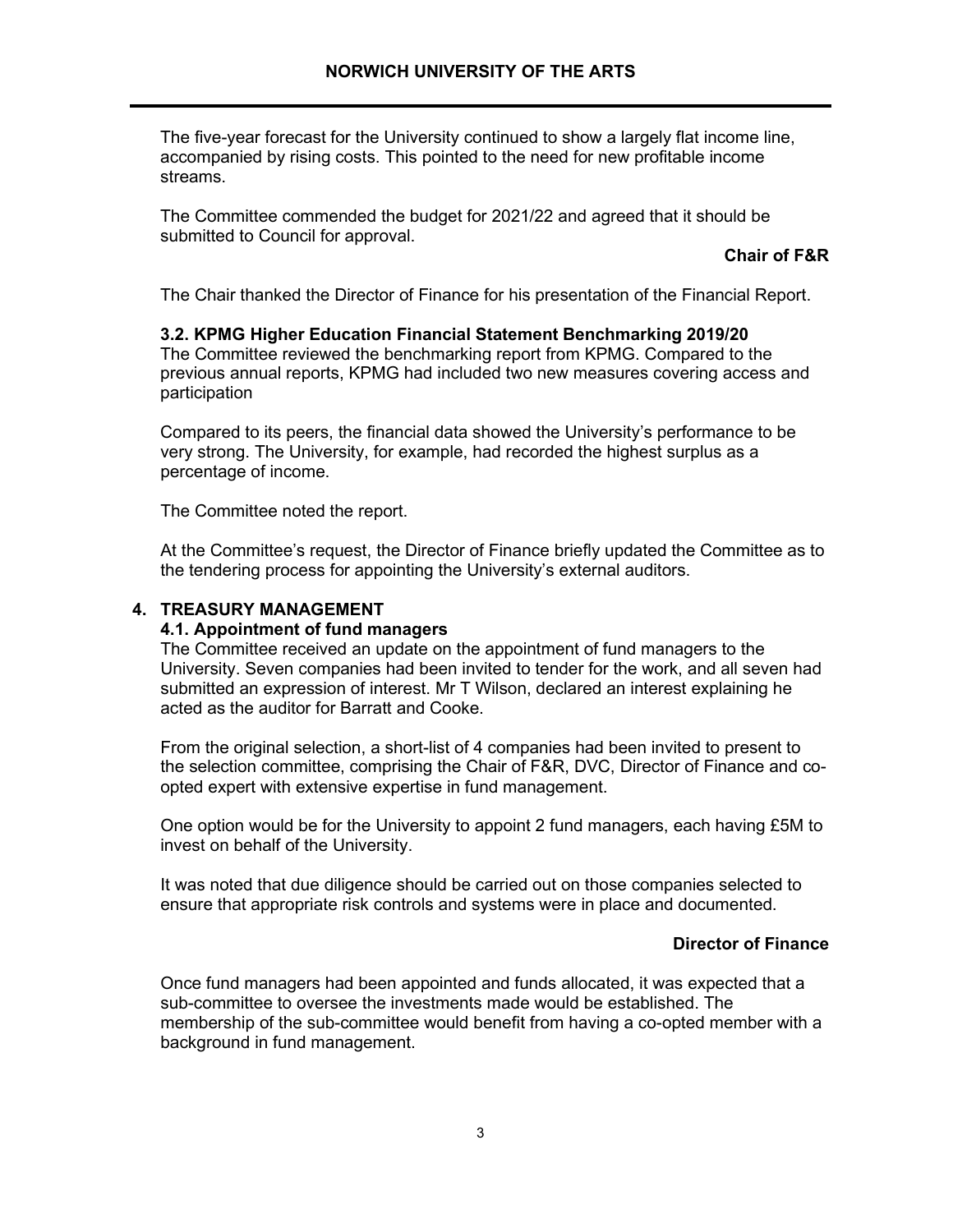# **5. OFFICE FOR STUDENTS (OFS)**

# **5.1. OfS funding update**

The core funding received from OfS for 2021/22 was being further reduced. Government policy continued to prioritise Science, Engineering, Mathematics and Technology (STEM) over areas such as the Arts. As a result, revenue and capital funding received directly from government was being redirected away from institutions such as NUA.

Resources to support outreach consortia in 2021/22 were being reduced by an estimated 33%.

Further reductions in funding were anticipated in future years.

# **6. PENSIONS**

# **6.1. Update on pension scheme developments**

The Committee received an update on pension developments. Working with the University's advisers, Isio, 4 companies had been invited to tender to become a new and additional provider of pensions to the University's employees. The closing date for responses to the invitation to tender to be received was the end of June 2021. The subsequent assessment of the tenders was expected to identify providers who would be invited to meet with the University and its advisers prior to a decision as to a preferred provider being made.

# **7. BUSINESS AND COMMUNITY ENGAGEMENT**

### **7.1. Summary of the HE-BCI survey outcomes for 2019/20 and Knowledge Exchange framework**

The Committee received data on the University's return to the Higher Education Business and Committee Interaction (HE-BCI) survey for 2019/20, and information on the new Knowledge Exchange framework (KEF).

As part of the new KEF, NUA had been placed in the arts cluster. On some metrics, NUA's performance was relatively strong, but much weaker on others. Looking to the future, there was an opportunity for NUA to grow its engagement in Regeneration and Development activities.

The Committee felt that at some point it would be helpful for Council to receive information on both KEF and the Research Effectiveness Framework (REF).

**Vice Chancellor** 

# **8. ANY OTHER BUSINESS**

The were no matters of any other business

Mr M Jeffries left the meeting, and Mr I Watson took the Chair.

# **9. ESTATES**

# **9.1. Estates development**

The expected completion date for DSR remained the 31 August 2021.

Following detailed discussions with the contractor, the University had become increasingly confident that the student accommodation component of the DSR would be